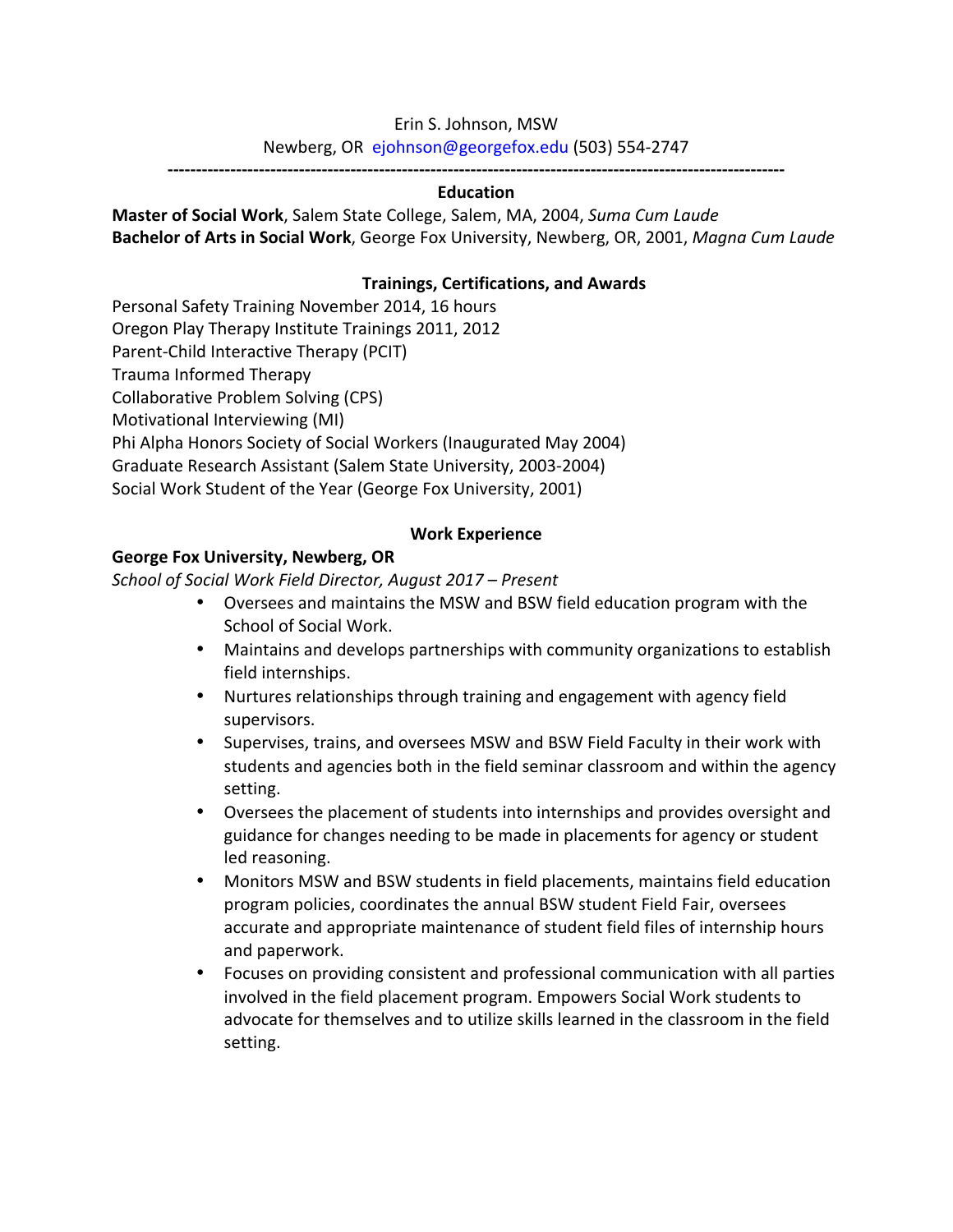### *BSW Field Director, August 2014 – August 2017*

- Oversees and maintains the BSW field education program with the School of Social Work.
- Maintains and develops partnerships with community organizations to establish field internships.
- Nurtures relationships with field supervisors and field liaisons within the field program.
- Nurtures relationships through training and engagement with agency field supervisors
- Supervises, trains, and oversees MSW and BSW Field Faculty in their work with students and agencies both in the field seminar classroom and within the agency setting.
- Oversees the placement of students into internships and provides oversight and guidance for changes needing to be made in placements for agency or student led reasoning.
- Monitors BSW students in field placements, maintains field education program policies, coordinates the annual BSW student Field Fair, oversees accurate and appropriate maintenance of student field files of internship hours and paperwork. Focuses on providing consistent and professional communication with all parties involved in the field placement program. Empowers Social Work students to advocate for themselves and to utilize skills learned in the classroom in the field setting.

# *Assistant Professor of Social Work, August 2013 – July 2014*

• Courses taught (BSW):

Introduction to Social Welfare, Practice I: Micro Level Social Work, Practice II: Social Work with Groups and Families, Practice III: Macro Level Social Work, Field Practicum 475 (Junior Level) Social Work, Field Practicum 476.477 (Senior Level), Social Work Senior Seminar, Foundations of Social Work Practice, Social Work with Children,

• Develops professional relationships with students and provide ongoing mentorship for their work within the program, in different realms of their life, and professional choices for post-graduation options.

# *Adjunct Professor, September 2009 – July 2013*

• Courses Taught (BSW): Diversity Issues in Social Work Practice, Introduction to Social Welfare, Field Practicum 475, 476, 477 (Junior and Senior year), Faculty Field Liaison for Field Placements, Foundations of Social Work Practice.

# **Lutheran Community Service, McMinnville, OR**

*Child and Family Play Therapist, November 2009 – August 2013*

- Provided long term and short-term mental health counseling for children, adolescents, and families.
- Specialized in the use of play therapy.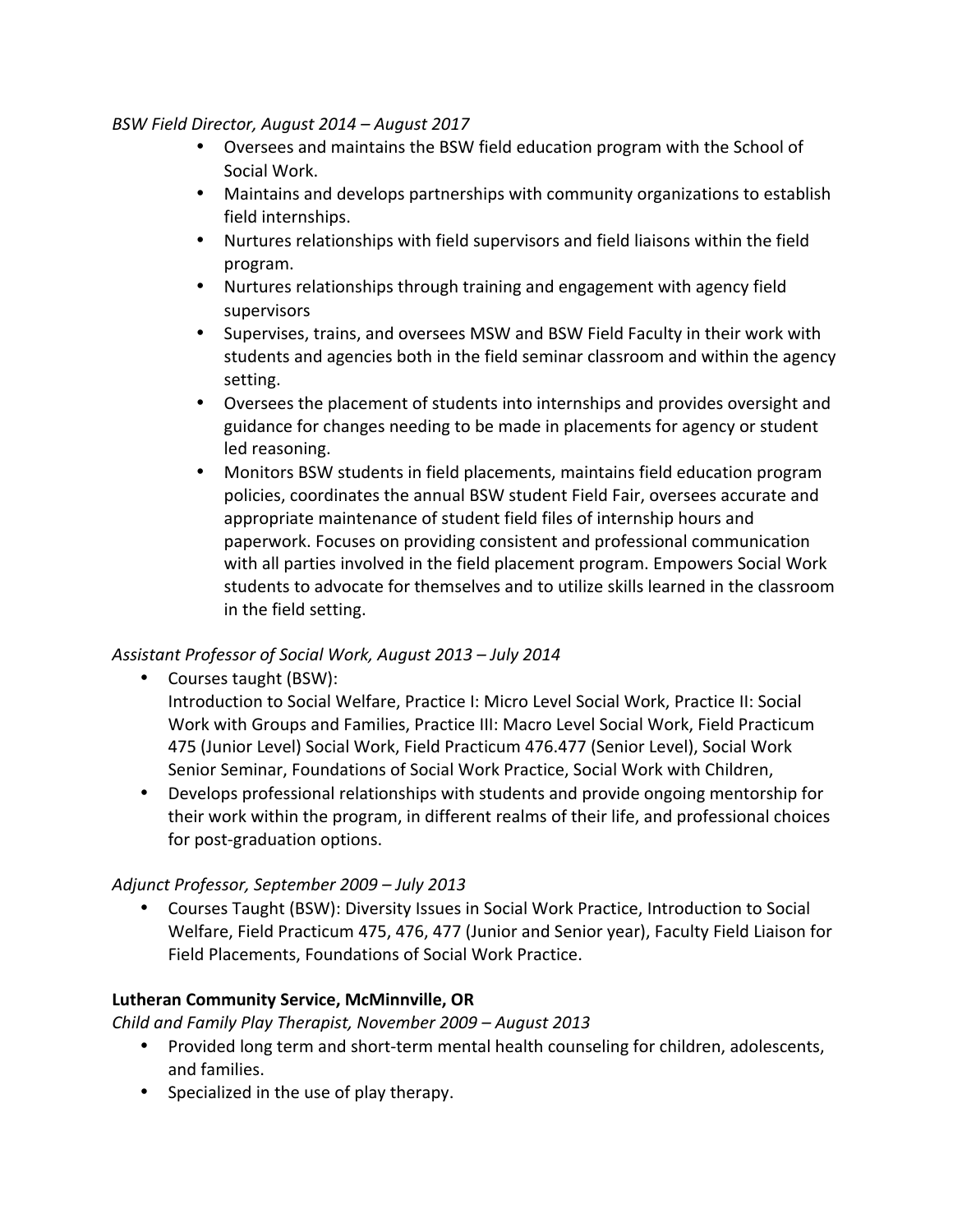- Focused work on children who have a history of trauma and abuse, mostly sexual abuse.
- Utilized Narrative, CBT, Attachment Theory, and Trauma Informed therapeutic interventions within play therapy with children and families.
- Utilized techniques and interventions based in CPS and MI trainings.
- Worked in collaboration with county program to provide PCIT. Worked continually towards completion of hours for LCSW licensure within the state of Oregon.

# *Program Coordinator Family Stabilization Specialist (FSS) Services, March 2013 - August 2013*

- Worked to develop and implement program to meet needs of children and families experiencing significant mental health issues causing disrupted home and school placement. Program provided intensive home-based family support services with contracts set up through Oregon Health Program Insurance (OHP) at the county level. Supervised service provider within this program.
- Worked in conjunction with County Mental Health to manage referrals, intake, billing, and quality of service.
- Supervised FSS social workers in oversight of case assignment, weekly supervision, and collaboration with community partners.

# *Program Coordinator In-home Safety and Reunification Services (ISRS), October 2010* – *August 2013*

- Provided supervision and management of ISRS program, which offers intensive homebased services to families involved with Child Protective Services (CPS) to decrease number of children in foster care.
- Attended monthly staff meetings with CPS caseworkers and supervisors to discuss caseloads, case-plans, family progress and current barriers to services.
- Completed monthly reports and billing, management of referrals, extensions, and termination of services.
- Provided weekly supervision to ISRS workers and led team meetings on monthly basis.

# *Parent Education Program Coordinator, November 2009* – *August 2013*

- Taught parenting classes with the use of Make Parenting A Pleasure evidence based parent education curriculum.
- Management of program included scheduling classes, oversight of parent educators, training of parent educators, and work with community partners to grow the program, number of classes offered, and increase diversity of location and time.
- Provided supervision and management of Parent Educators.

# Family Continuity Programs, Inc. Beverly, MA

*Family Therapist, January 2005 – May 2008*

- Provided strength-based, home based, short-term family therapy.
- Provided crisis prevention, treatment planning, DSM-IV Diagnostic Evaluations.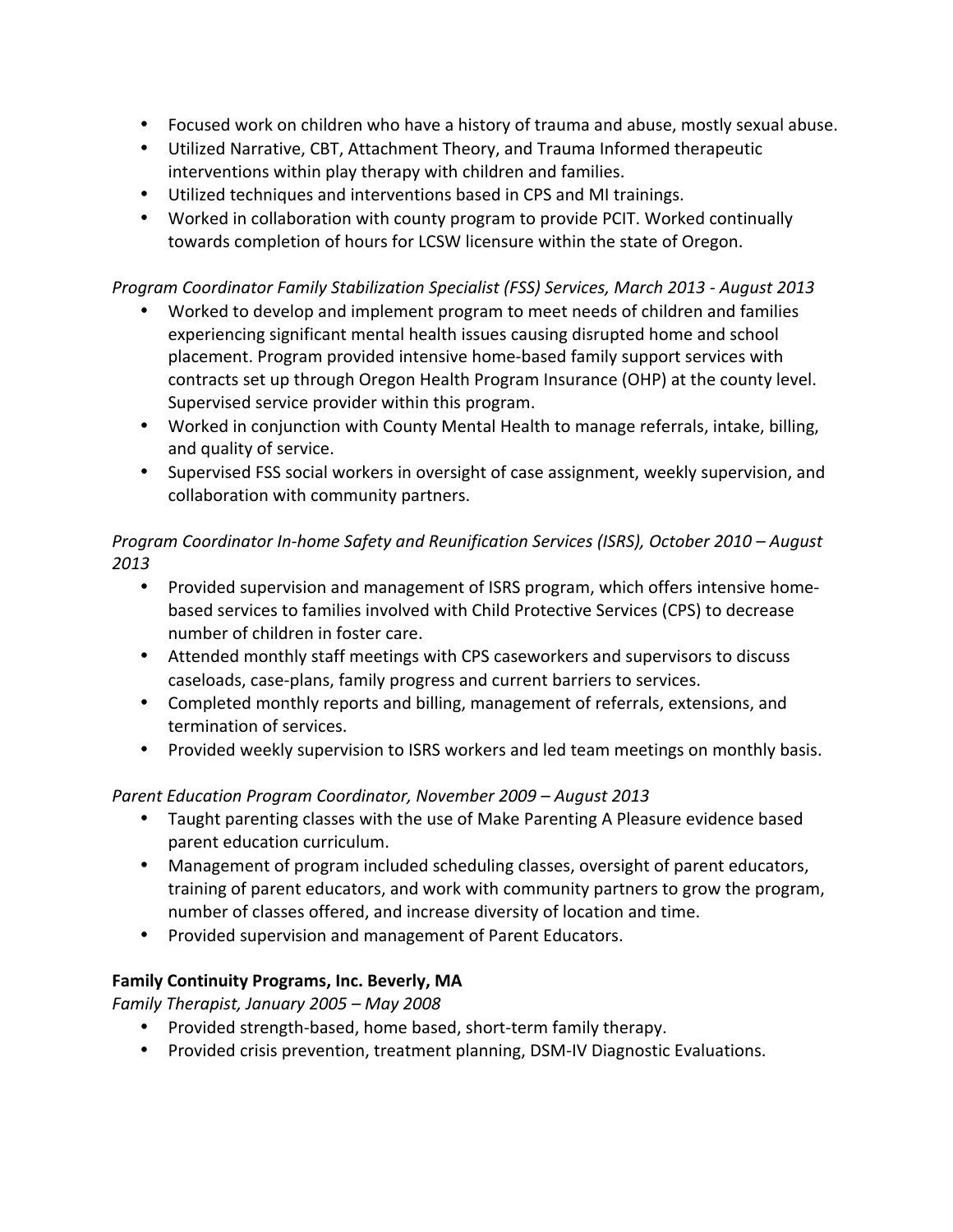- Collaborated with providers, networking to ensure families/individuals obtained needed and appropriate services and goods, and advocating within greater state systems for the client's rights and needs.
- Received referrals for services through the Massachusets Department of Social Services and MassHealth State Health Services.

# **Center for Family Development, Health and Education Services, Beverly, MA**

*Mental Health Therapist, May 2004 – Aug. 2004* 

*Mental Health Therapist - Internship, May 2003- May 2004*

- Provided individual therapy services to children, adults, and families.
- Collaborated with schools and advocated for special education services and appropriate IEP plans for children.
- Completed DSM-IV Diagnostic Evaluations and treatment planning.
- Collaborated with community agencies and programs to provide support for families and individuals.

# Family Continuity Programs, Inc., Beverly, MA

*Community Support Case Manager, September 2001- May 2003*

- Worked with adults, adolescents, and children experiencing mental health issues referred by MassHealth due to continuous or numerous psychiatric hospitalizations.
- Empowered individuals through developing community supports and obtaining services from outside agencies and resources.
- Provided home based and community based services.

*Family Support Team, BSW Counselor, September 2001 – Mary 2003*

- Provided intensive, short-term, home based and community based services for families following a child's discharge from a psychiatric hospitalization.
- Developed safety plans, therapeutic family services (provided by master's level clinician), community support services, and mental health services.

# **Research and Presentations**

*Presentation: Understanding and supporting the grief process and needs of children. August 2016*

- Presentation for C.S.Lewis Academy Staff, Teachers, and Community Members.
- Discussed the grief process for children in response to sudden peer death.
- Identified interventions and supports needed to facilitate health coping, processing, and understanding of death.
- Presented resources with the community and in print for children to utilize in processing grief.
- Guided adults in use of open-ended questions and seeking feelings in discussions with children.